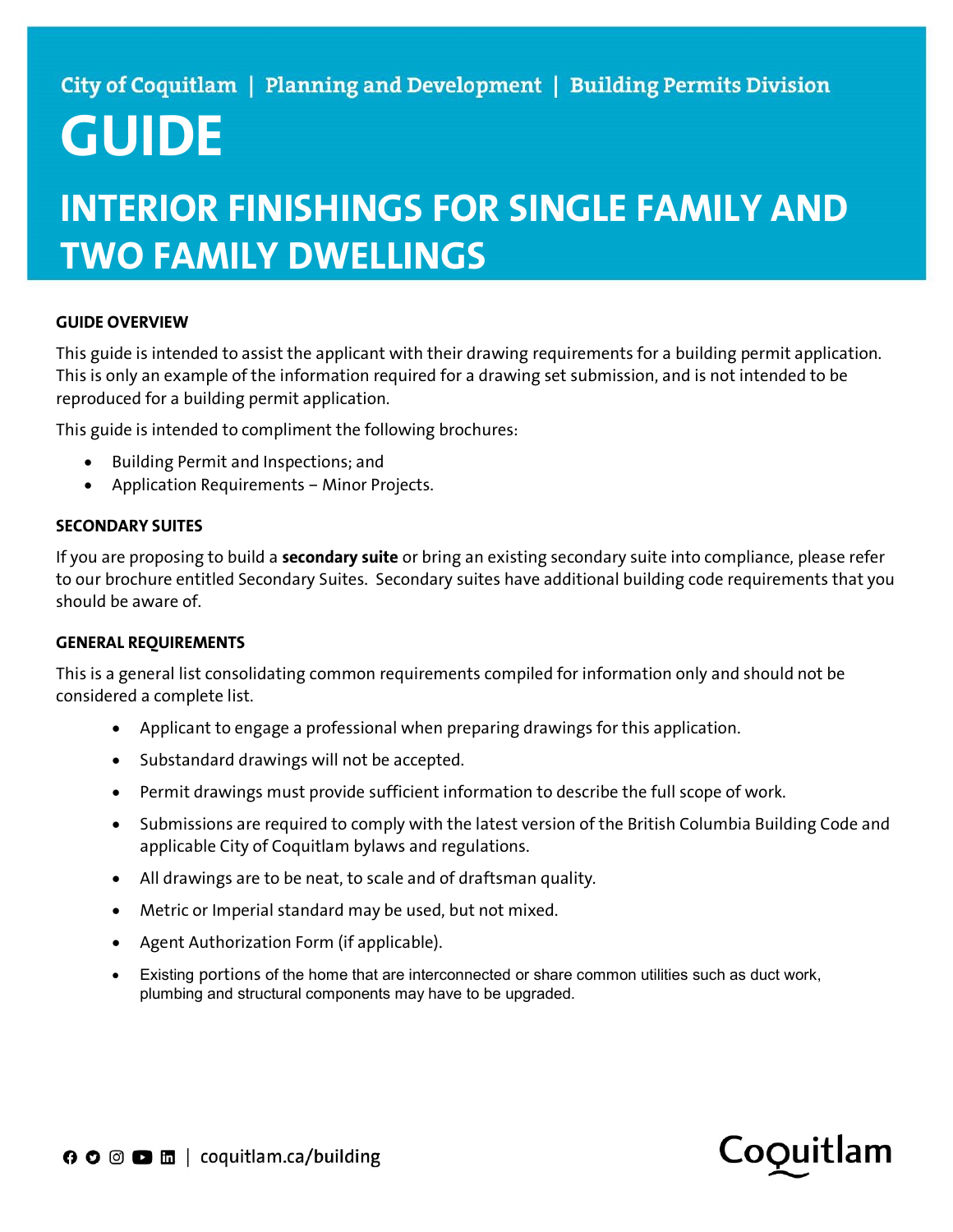#### PERMIT SPECIFIC REQUIREMENTS

- Complete sets of floor plan drawings (existing and proposed) in a minimum format of 24" x 36" at a scale of 1/4"=1':
	- Two (2) for single family;
	- Three (3) for two family.
- $\bullet$  Site Plan at a scale of  $1/8$ "=1'.
- Land Title Document.
- Roof Plan if changed
- Elevation plan(s) if interior work changes exterior finishes and openings
- Construction details
- Cross section(s) if structural elements are changed

#### **FEES**

Based on the value of work proposed, fees outlined in the City of Coquitlam's Fees and Charges Bylaw will be collected as follows:

- 25% of the permit value when the application is made.
- Balance of the permit value when the permit is issued.

# **INSPECTIONS**

Complete information on inspections can be found on our Inspections page.

- Buildings and/or structures requiring a building permit will also require inspections performed by City Building Officials.
- Plumbing permits for new plumbing systems and services will require inspections by City Plumbing Officials.

# SEE NEXT PAGE FOR AN EXAMPLE

This information is provided for convenience only and is not in substitution of applicable City Bylaws, Provincial or Federal laws and regulations. Always refer to official documents. The City is not responsible for errors found in copies or alterations of this document.

Planning & Development | 3000 Guildford Way | Coquitlam, BC | V3B 7N2